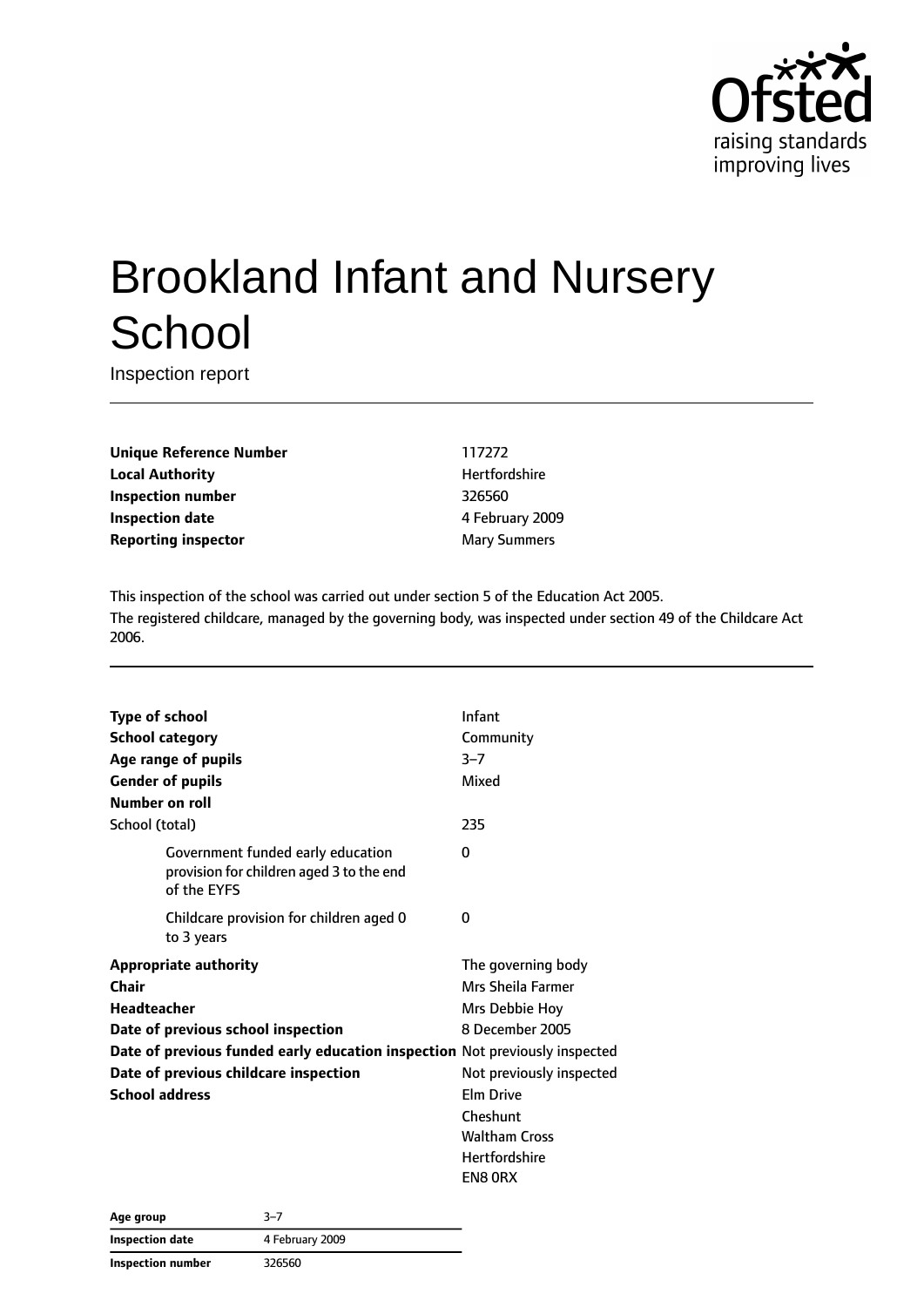**Telephone number** 01992629485 **Fax number** 01992630039

| Age group         | 3–7             |
|-------------------|-----------------|
| Inspection date   | 4 February 2009 |
| Inspection number | 326560          |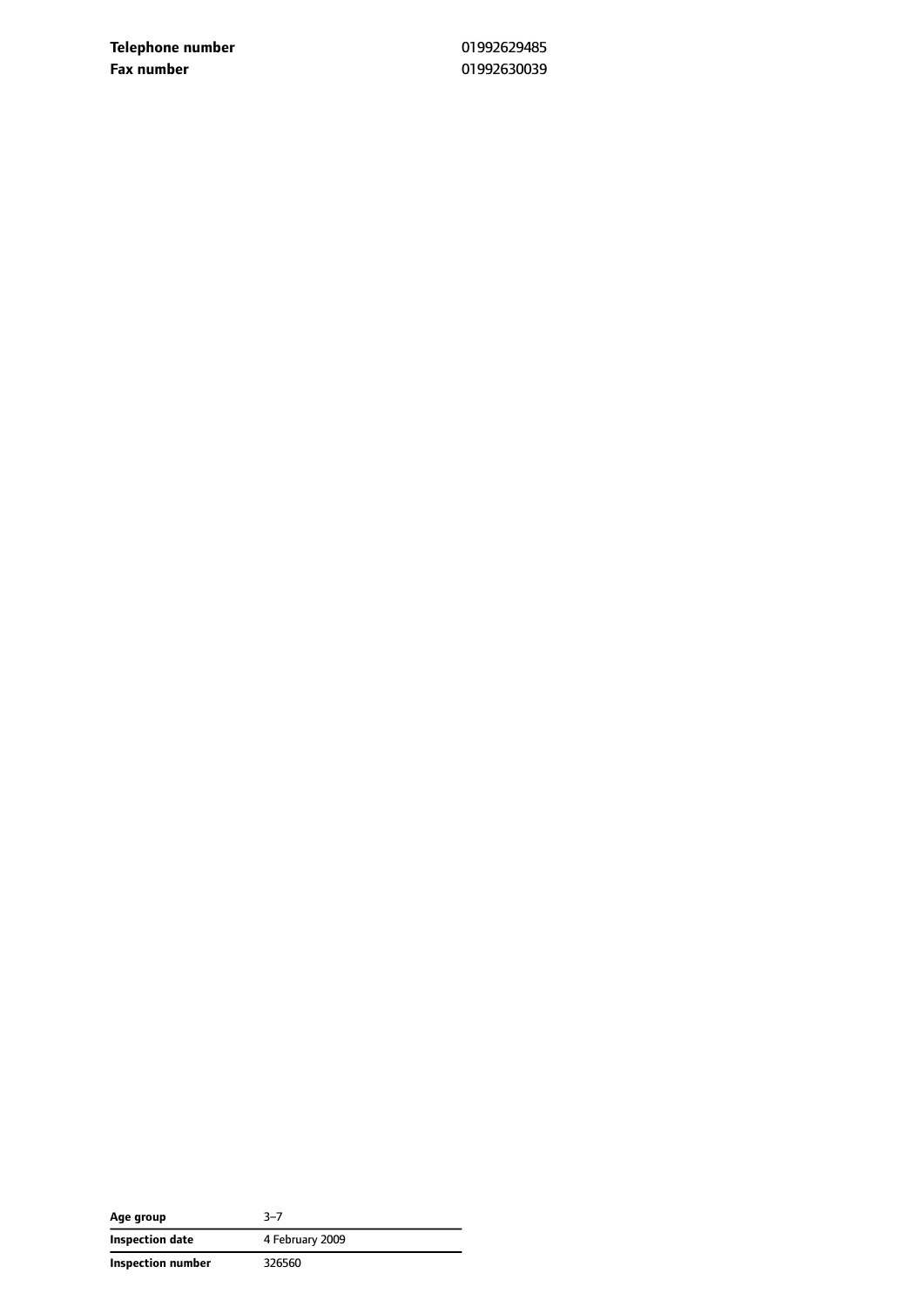.

<sup>©</sup> Crown copyright 2009

Website: www.ofsted.gov.uk

This document may be reproduced in whole or in part for non-commercial educational purposes, provided that the information quoted is reproduced without adaptation and the source and date of publication are stated.

Further copies of this report are obtainable from the school. Under the Education Act 2005, the school must provide a copy of this report free of charge to certain categories of people. A charge not exceeding the full cost of reproduction may be made for any other copies supplied.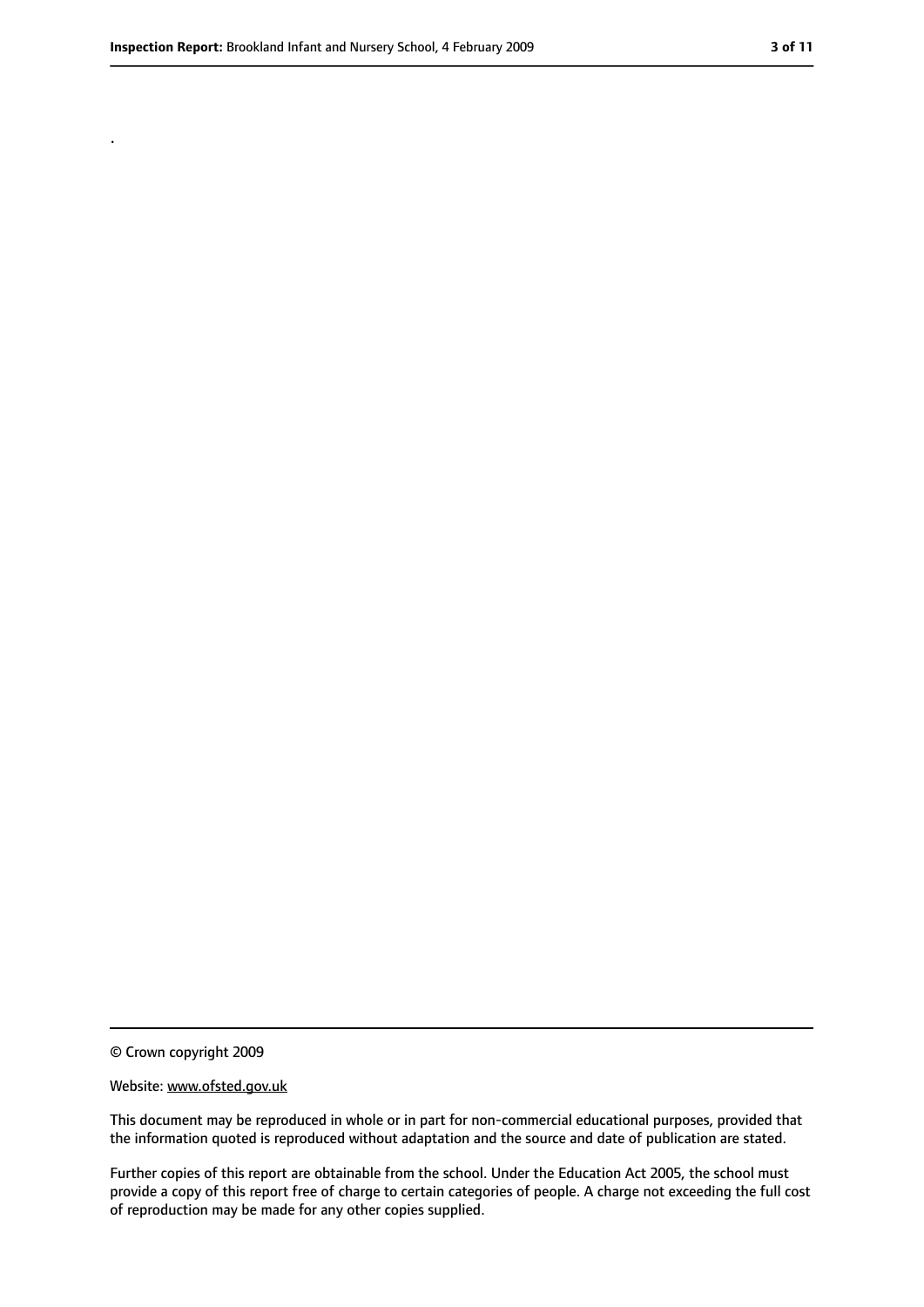# **Introduction**

The inspection was carried out by two Additional Inspectors.

Inspectors evaluated the overall effectiveness of the school and investigated the following issues: how the school is raising the reading standards of pupils to the same high levels achieved in writing, current rates of attendance and how well the school promotes community cohesion. Evidence was gathered from discussions with pupils, staff and governors and analysis of school documentation and of pupils' work. Other aspects of the school's work were not investigated in detail, but inspectors found no evidence to suggest that the school's own assessments, as given in its self-evaluation, were not justified, and these have been included where appropriate in this report.

#### **Description of the school**

This school is similar in size to other infant and nursery schools. Most pupils are from White British families and there are small numbers from different ethnic backgrounds. Very few speak English as an additional language. Provision is made for children in the Early Years Foundation Stage age group in Nursery and Reception classes. Children are admitted to the Nursery twice a year, in January and September. Their attainment on entry varies considerably from year to year but is often below average. Although fewer pupils than in most schools have learning difficulties and/or disabilities, this number is rising steadily each year. Their needs are mainly moderate learning difficulties or related to speech, language and communication. The school shares a site with a junior and secondary school and with the Rainbow Pre-school, which is run by a private company and reported on separately.

The school was awarded an Activemark in 2007 and 2008 for its work in promoting health and fitness.

#### **Key for inspection grades**

| Grade 1 | Outstanding  |
|---------|--------------|
| Grade 2 | Good         |
| Grade 3 | Satisfactory |
| Grade 4 | Inadequate   |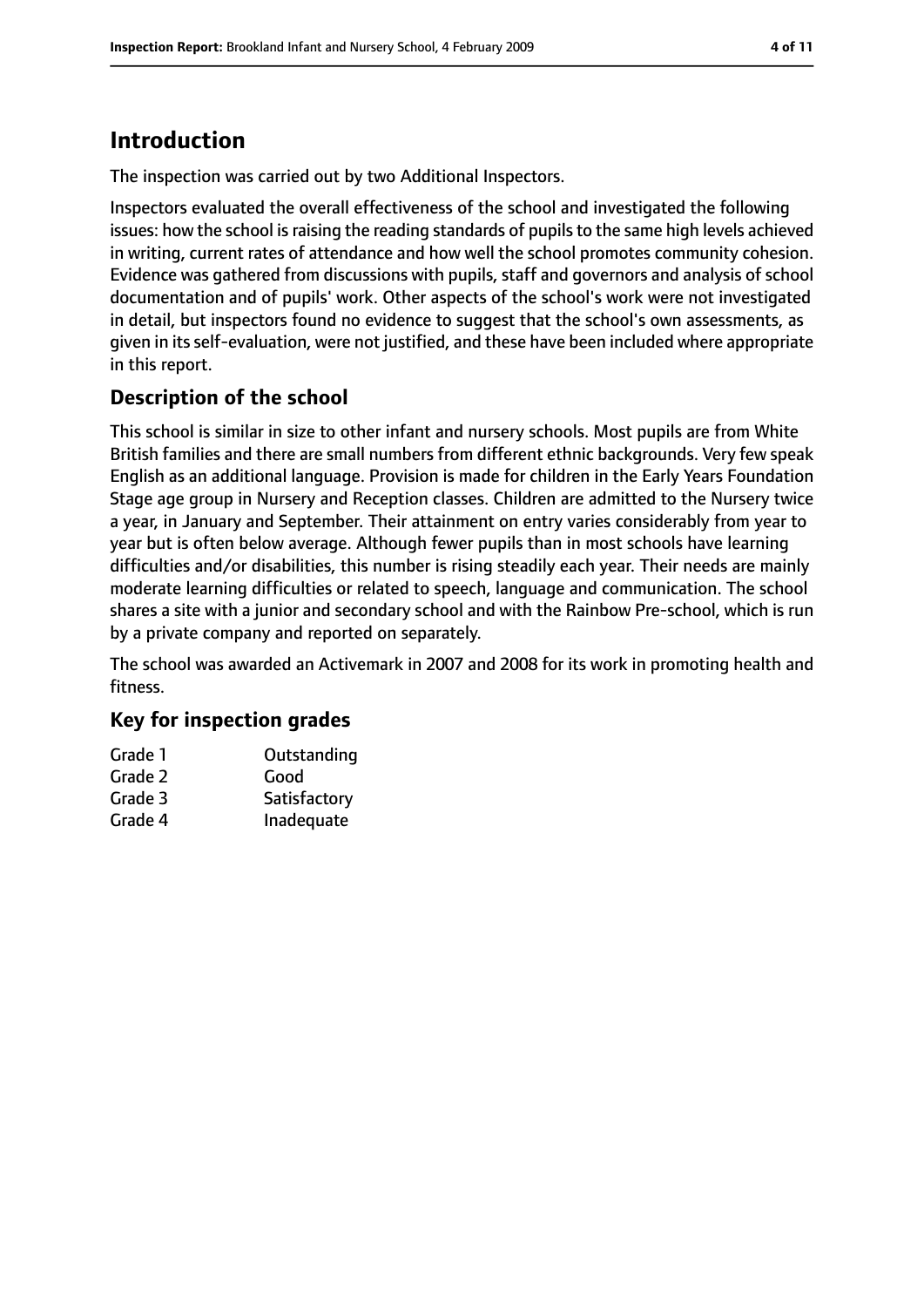#### **Overall effectiveness of the school**

#### **Grade: 1**

This is an excellent school where pupils achieve extremely well, whatever their starting points. They make outstanding progress. This is due largely to the exceptional leadership of the headteacher who sets a clear agenda for learning and achievement. Parents are appreciative of the way she and her staff are approachable and always available to answer any concerns. Staff are carefully selected for their creative talents and their ability to operate successfully within a team. Teachers work very effectively together to plan and deliver the curriculum and ensure every child is nurtured and supported. Teachers quickly assess pupils' levels of skill, knowledge and understanding, and organise a wide range of very exciting activities that support those with moderate learning difficulties and extend those who are more able.

The newly revised curriculum has enthused pupils, who report that they thoroughly enjoy lessons and the way they are encouraged to develop their learning further at home. Parents say that the 'Wow!' events at the beginning of each topic, such as the Victorian Day and Castle Day motivate and encourage the pupils and set the tone and expectations for the term. The school has focused well on promoting pupils' understanding of different faiths, cultures and ethnicities. For example, pupils recently learned a great deal about how different members of their local community celebrate weddings. They tasted traditional Greek food and dressed up to act out an Italian ceremony. The local area is used well for visits, and visitors are always welcomed into school to share their experiences. Lessons in religious education focus on the beliefs and customs of a range of faiths very effectively so that pupils learn to respect everyone. Links are developing well with a community in the Philippines and there are clear plans also to form links with other schools in the UK to enable pupils to understand about life in different localities. However, it is less clear how school leaders will assess the success of these plans to enable them to continue to improve this aspect of its work.

It is not surprising that pupils reach above average standards in reading, writing and mathematics because they have so many opportunities to practise these skills in other subjects. In their topic on Celebrations, for example, Year 2 pupils wrote instructions on how to make a Chinese kite. In their topic on Castles, Dungeons and Dragons, Year 2 pupils wrote instructions on how to make a Chinese dragon. They also labelled pictures of dragons with adjectives such as 'fierce' and 'scary'. They wrote extended stories about their imaginary adventures in castles, using exciting vocabulary and good sentence structure. Writing has always been stronger than reading and programmes have been introduced recently to ensure pupils develop secure phonic skills earlier in their school career. Their motivation is also improving because of the increased amount of independent reading and research they are doing as part of the new home-school learning project.

Pupils' personal development is outstanding. Their secure basic skills and high levels of independence and motivation mean they are prepared extremely well for the next phase of their education and beyond. They understand the need to keep safe and healthy, thoroughly enjoying physical education lessons and swimming lessons at the junior school. School lunches are nutritious and very well presented and adults in the hall encourage pupils to try new dishes and eat up their vegetables. The vast majority of pupils attend regularly and the new procedures to discourage term-time holidays are proving successful. Spiritual, moral, social and cultural development is exceptionally good because adults constantly encourage the pupils to consider their own and others' feelings within a range of different situations. In assembly, for example, pupils showed extraordinary levels of maturity and understanding when they gave their ideas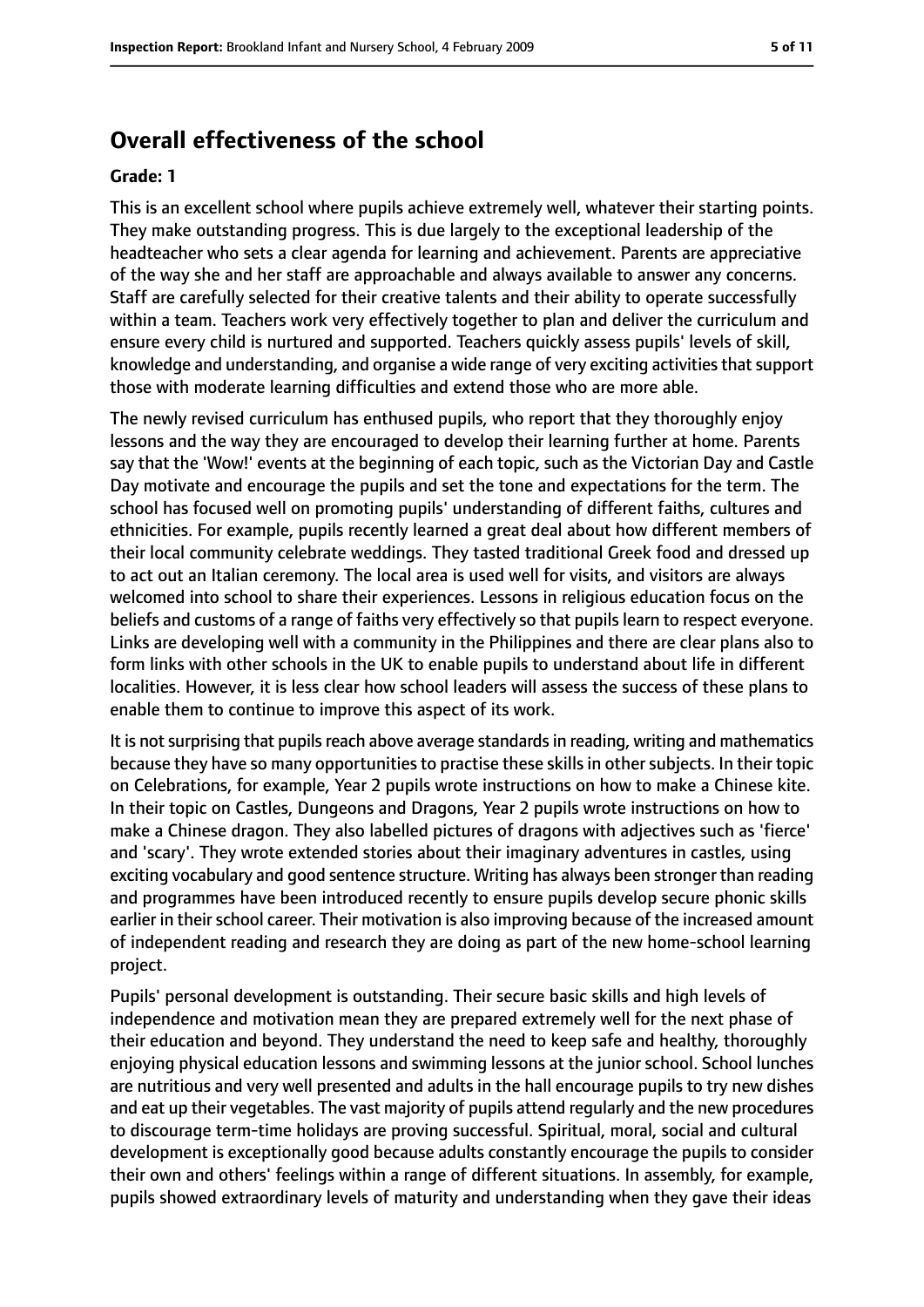about how to reach their personal goals. Thinking about Sir Edmund Hillary climbing Everest, one pupil described his 'vision' and 'courage' and how he fulfilled 'his dream'.

Teachers instil a very calm atmosphere in their classrooms that contributes successfully to pupils' exemplary behaviour and the way in which they carry out their tasks. They know exactly what is expected of them and what they have to do to achieve success. They are guided very well about how to improve their work. Teachers assess pupils' understanding carefully by asking them to assess their own learning. 'Thumbs up or thumbs down?' asked a Year 1 teacher at the end of a very well structured phonics lesson. Pupils responded thoughtfully and honestly, knowing that if they didn't understand, they would receive further help.

Teaching assistants play a very important role in helping groups and individuals who need additional support. The provision for pupils with learning difficulties and/or disabilities is extremely well organised and effective in giving them the confidence to take the next steps in their learning. Parents really appreciate this, one writing, 'The school has done their utmost to help my child, including making an individual education plan just for him and one-to-one help on a regular basis.'

Teachers and senior managers keep a close eye on pupils' progress, checking regularly to see if they are moving forward quickly enough to meet the challenging targetsset for them. Prompt action is taken to support any pupils who appear to be falling behind. Safeguarding procedures are rigorous and meet requirements. Regular checks are made to ensure premises are safe and secure and the headteacher and governors ensure that all necessary checks are completed when appointing new staff.

School leaders have a very clear understanding of the school's performance gained through thorough analysis of data and careful monitoring procedures. Governors play an important role in this, visiting regularly to assess the success of their plans. Very effective teamwork between the headteacher, staff and governors ensures that everyone is pulling in the same direction and means that the school has an excellent capacity to improve even more in the future. Recent improvements are seen in many aspects of the school's work, not least in the higher standards in mathematics, the exciting new curriculum and the way in which the school involves parents in their children's education. Parents fully endorse the school's work. One, echoing the views of many, wrote: 'It is great to know my children are happy, secure, enthusiastic and achieving well. When I asked my youngest what he likes about school he said 'Everything!' and as a parent, that's great to hear.'

#### **Effectiveness of the Early Years Foundation Stage**

#### **Grade: 1**

Children make excellent progress in the Nursery and Reception classes because adults know them extremely well and cater effectively for their needs. Teaching is very well planned and ensures that children develop good levels of basic literacy and numeracy skills as well as learning how to work and play together successfully. They quickly become confident to choose activities for themselves from the excellent range provided. Nursery children, for example, cut and stuck different materials to make collages of the snow that covered their playground, while the teacher took others out to examine their footprints and search for icicles. The focus on practical first-hand activities makes learning exciting and meaningful for children. They benefit tremendously from adults' high levels of skill and enthusiasm, which motivate them and help them develop excellent attitudesto learning. Activitiesset at different levels of difficulty ensure that the children make very good progress, whatever their needs or capabilities.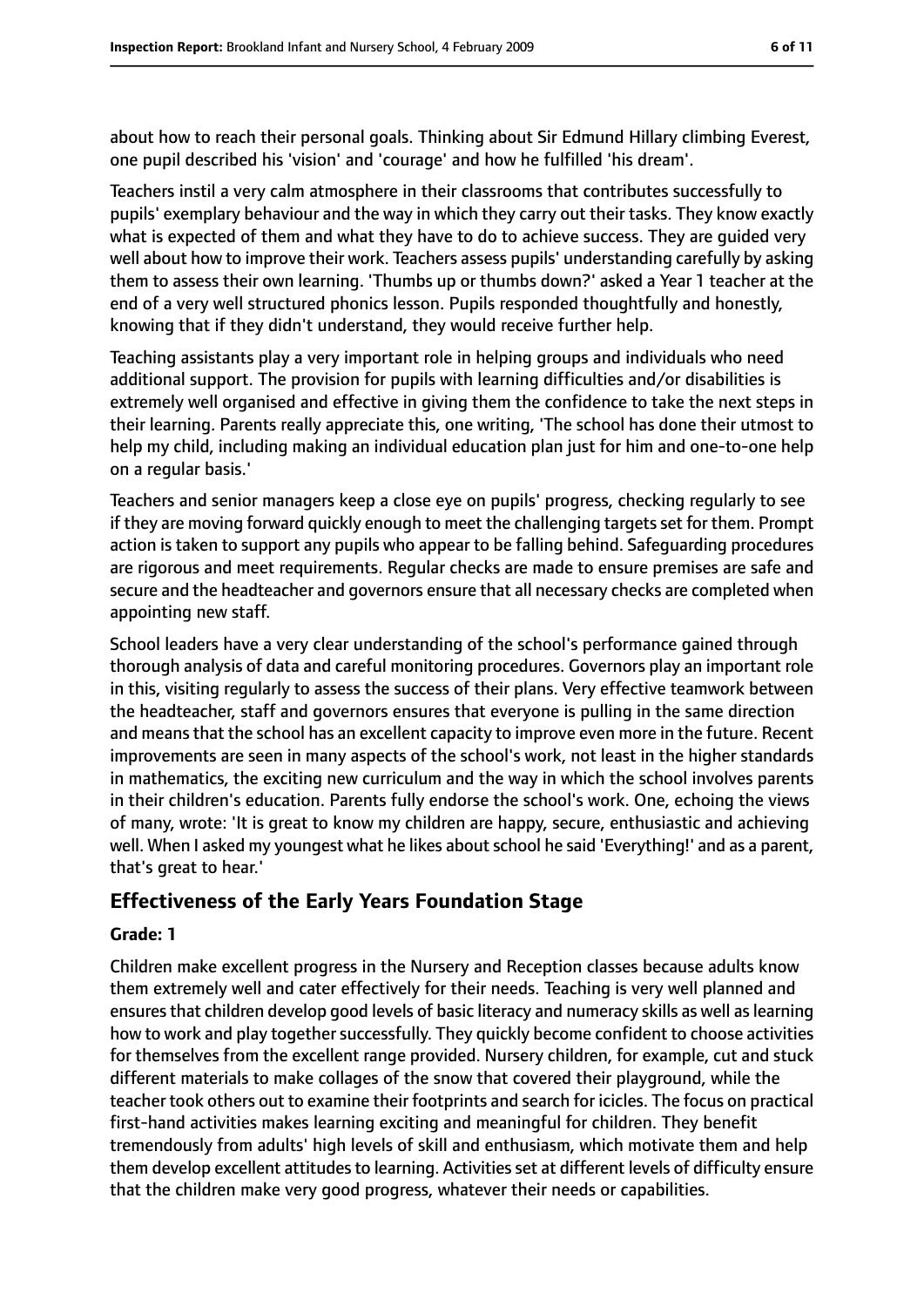The Early Years Foundation Stage is led and managed extremely well. All aspects of provision are monitored closely to identify what is working well and what needs to be improved. Excellent teamwork means that improvements occur seamlessly so that children can quickly benefit. Thorough induction systems ensure that children rapidly settle into school routines and that parents develop confidence and trust in school staff. Assessment systems are thorough and teachers' records, along with local authority data, show that nearly all pupils are working securely within the nationally expected goals for their learning and a considerable number exceed these.

#### **What the school should do to improve further**

■ Ensure that the impact of the recent exciting work to promote community cohesion is evaluated to inform future planning.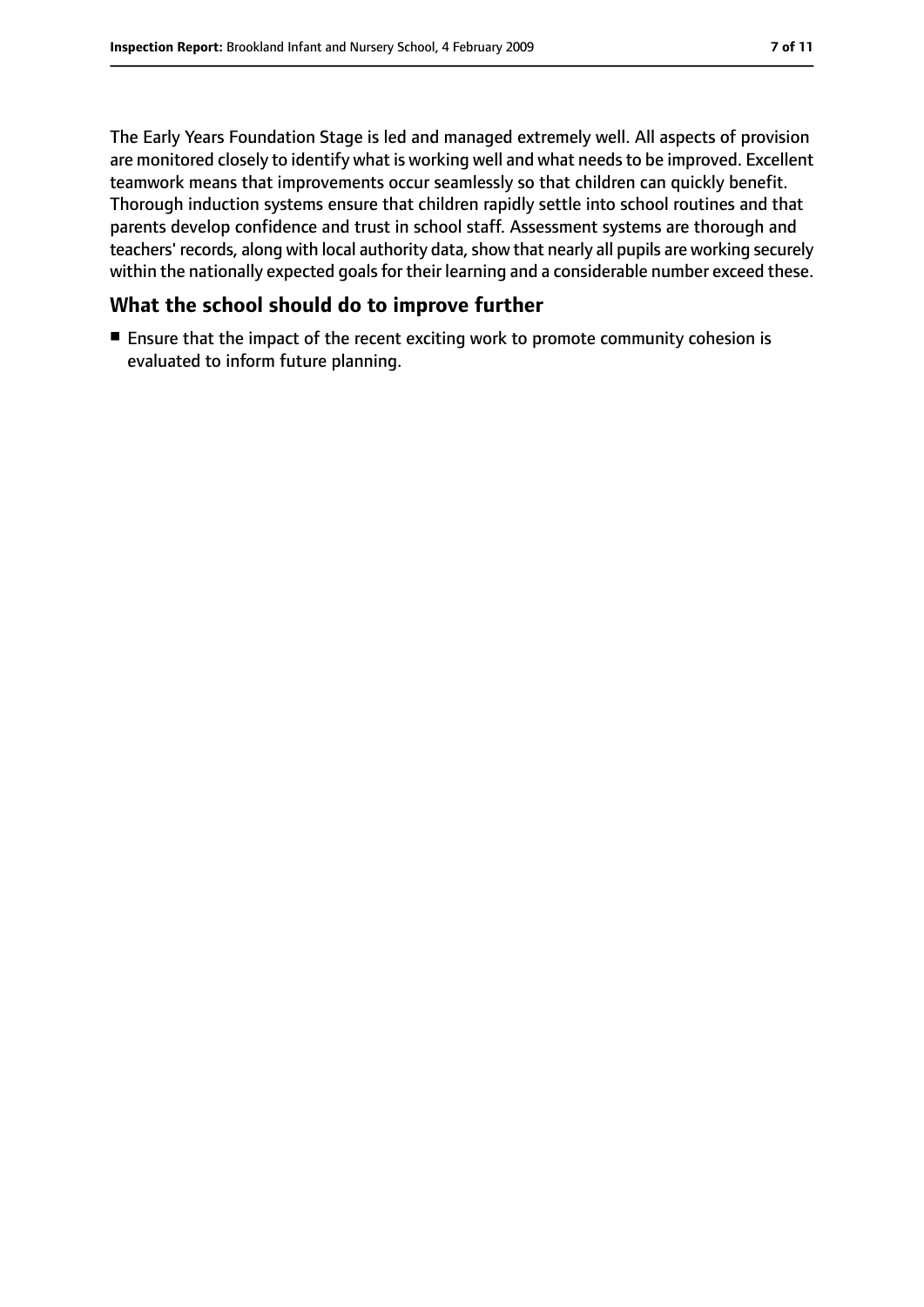**Any complaints about the inspection or the report should be made following the procedures set out in the guidance 'Complaints about school inspection', which is available from Ofsted's website: www.ofsted.gov.uk.**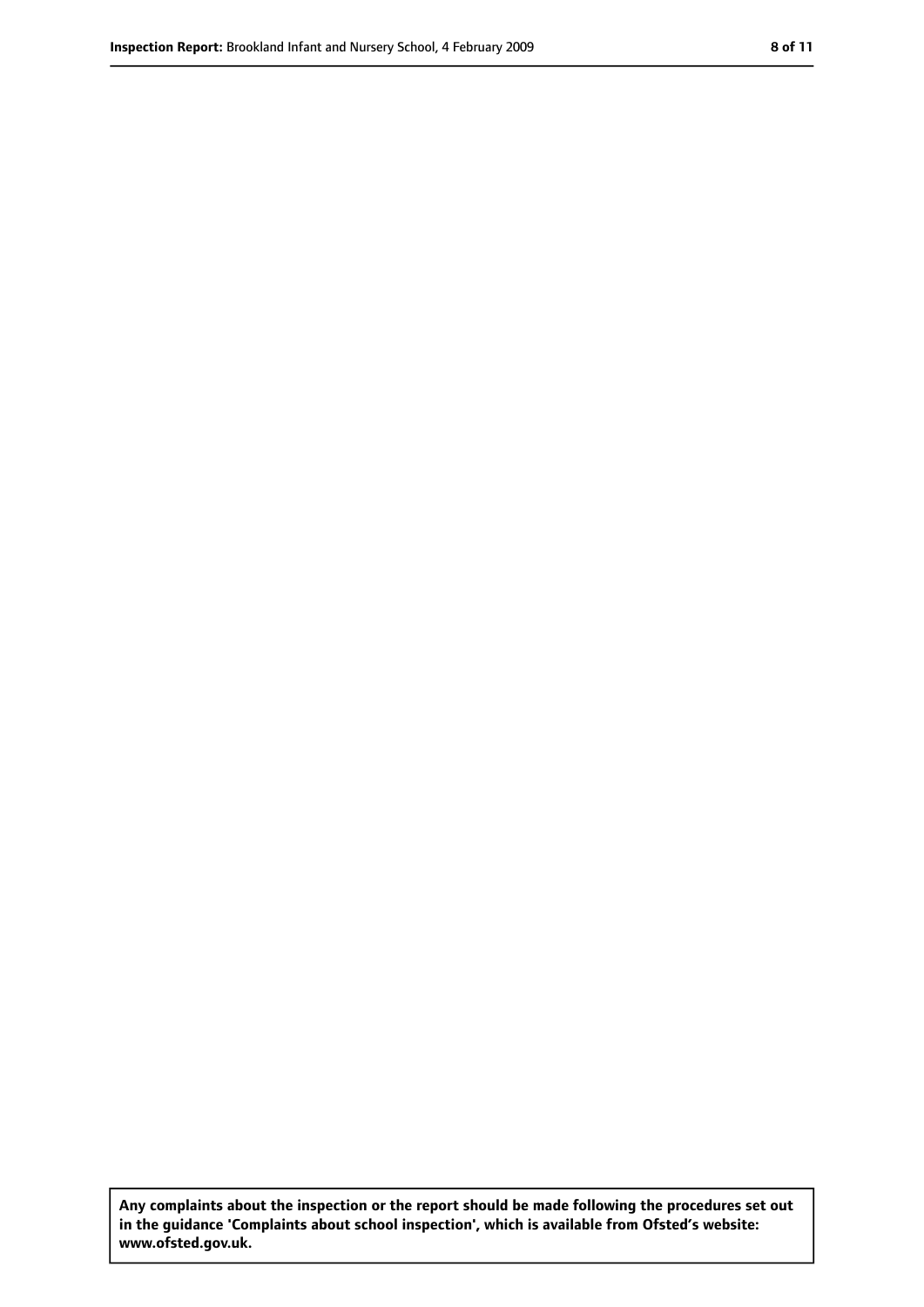# **Inspection judgements**

| Key to judgements: grade 1 is outstanding, grade 2 good, grade 3 satisfactory, and | School         |
|------------------------------------------------------------------------------------|----------------|
| grade 4 inadequate                                                                 | <b>Overall</b> |

#### **Overall effectiveness**

| How effective, efficient and inclusive is the provision of<br>education, integrated care and any extended services in meeting the<br>needs of learners? |     |
|---------------------------------------------------------------------------------------------------------------------------------------------------------|-----|
| Effective steps have been taken to promote improvement since the last<br>inspection                                                                     | Yes |
| How well does the school work in partnership with others to promote learners'<br>well being?                                                            |     |
| The capacity to make any necessary improvements                                                                                                         |     |

## **Effectiveness of the Early Years Foundation Stage**

| How effective is the provision in meeting the needs of children in the<br><b>EYFS?</b>       |  |
|----------------------------------------------------------------------------------------------|--|
| How well do children in the EYFS achieve?                                                    |  |
| How good are the overall personal development and well-being of the children<br>in the EYFS? |  |
| How effectively are children in the EYFS helped to learn and develop?                        |  |
| How effectively is the welfare of children in the EYFS promoted?                             |  |
| How effectively is provision in the EYFS led and managed?                                    |  |

#### **Achievement and standards**

| How well do learners achieve?                                                               |  |
|---------------------------------------------------------------------------------------------|--|
| The standards <sup>1</sup> reached by learners                                              |  |
| $\mid$ How well learners make progress, taking account of any significant variations $\mid$ |  |
| between groups of learners                                                                  |  |
| How well learners with learning difficulties and/or disabilities make progress              |  |

#### **Annex A**

<sup>&</sup>lt;sup>1</sup>Grade 1 - Exceptionally and consistently high; Grade 2 - Generally above average with none significantly below average; Grade 3 - Broadly average to below average; Grade 4 - Exceptionally low.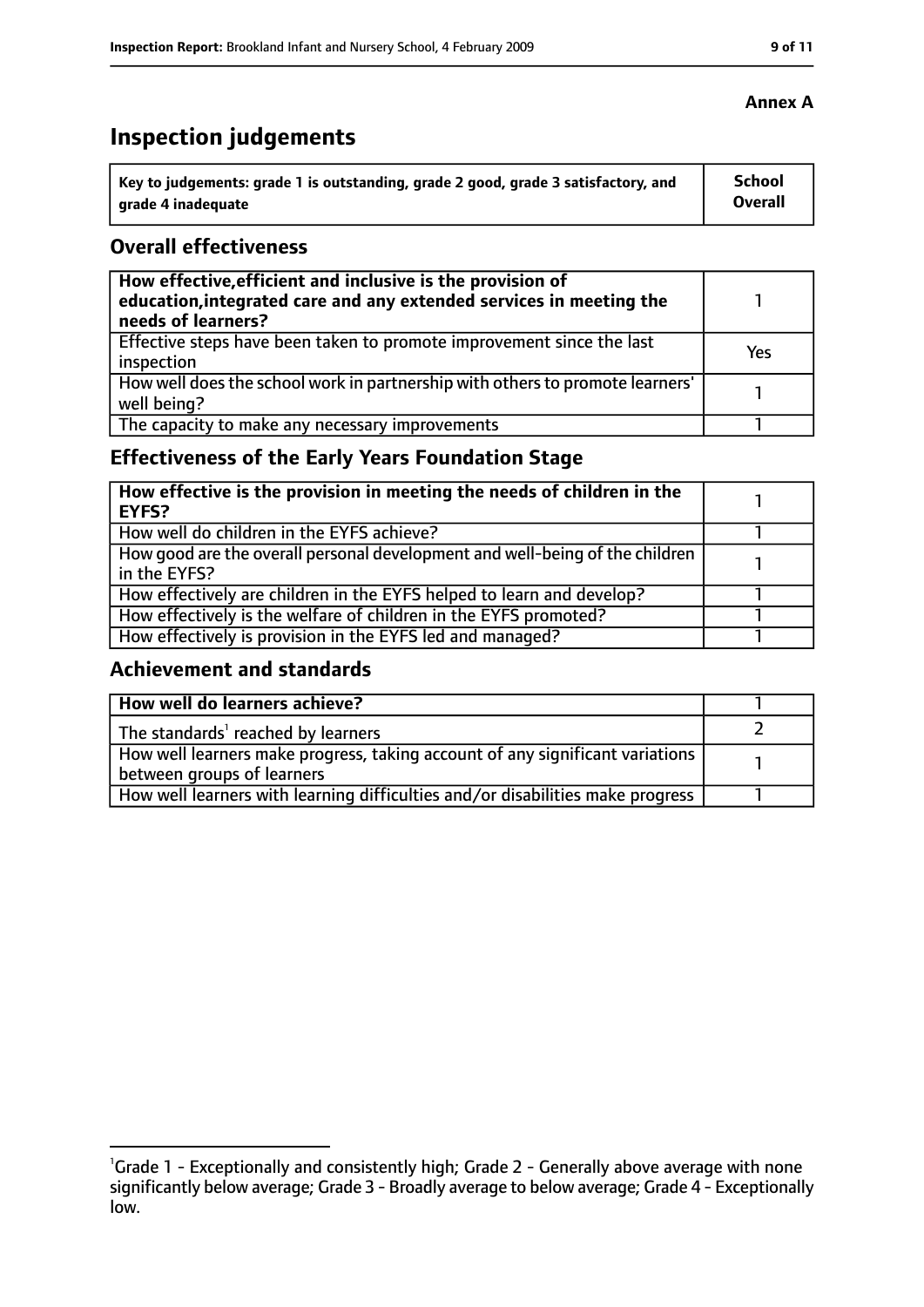## **Personal development and well-being**

| How good are the overall personal development and well-being of the<br>learners?                                 |  |
|------------------------------------------------------------------------------------------------------------------|--|
| The extent of learners' spiritual, moral, social and cultural development                                        |  |
| The extent to which learners adopt healthy lifestyles                                                            |  |
| The extent to which learners adopt safe practices                                                                |  |
| The extent to which learners enjoy their education                                                               |  |
| The attendance of learners                                                                                       |  |
| The behaviour of learners                                                                                        |  |
| The extent to which learners make a positive contribution to the community                                       |  |
| How well learners develop workplace and other skills that will contribute to<br>their future economic well-being |  |

# **The quality of provision**

| How effective are teaching and learning in meeting the full range of<br>learners' needs?              |  |
|-------------------------------------------------------------------------------------------------------|--|
| How well do the curriculum and other activities meet the range of needs and<br>interests of learners? |  |
| How well are learners cared for, quided and supported?                                                |  |

## **Leadership and management**

| How effective are leadership and management in raising achievement<br>and supporting all learners?                                              |            |
|-------------------------------------------------------------------------------------------------------------------------------------------------|------------|
| How effectively leaders and managers at all levels set clear direction leading<br>to improvement and promote high quality of care and education |            |
| How effectively leaders and managers use challenging targets to raise standards                                                                 |            |
| The effectiveness of the school's self-evaluation                                                                                               |            |
| How well equality of opportunity is promoted and discrimination eliminated                                                                      |            |
| How well does the school contribute to community cohesion?                                                                                      |            |
| How effectively and efficiently resources, including staff, are deployed to<br>achieve value for money                                          |            |
| The extent to which governors and other supervisory boards discharge their<br>responsibilities                                                  |            |
| Do procedures for safequarding learners meet current government<br>requirements?                                                                | <b>Yes</b> |
| Does this school require special measures?                                                                                                      | No         |
| Does this school require a notice to improve?                                                                                                   | No         |